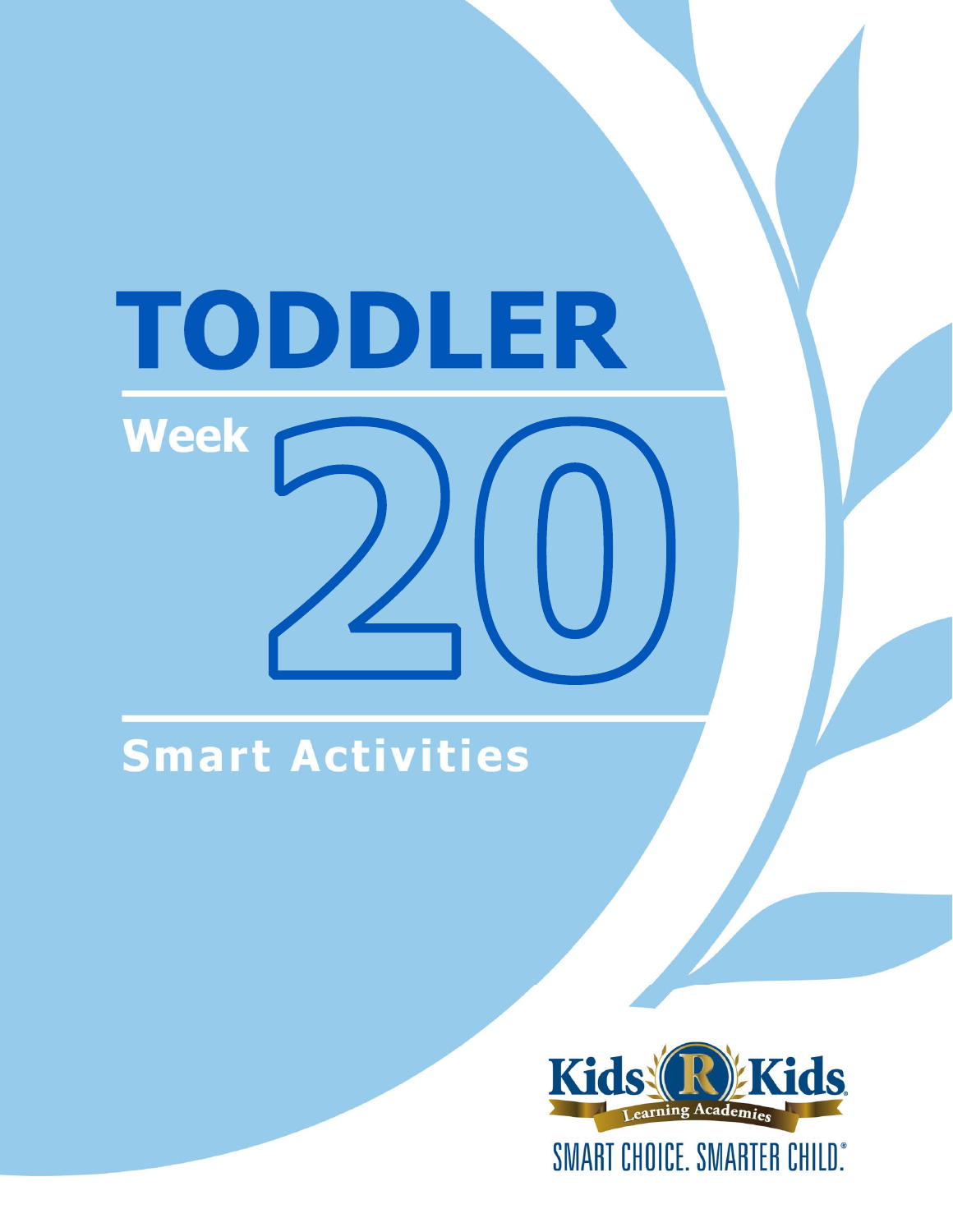# Day 1 **Week 20**

#### **All About Me - Nursery Rhymes for Kids And Children**

**Materials:** internet access, website: https://youtu.be/G\_cPGILZDnU

**Preparation:** Preview video.

#### **Instructions:**

- 1. Have your child sing along and point to his/her nose, mouth, and chin along with the song.
- 2. Discuss with your child how we use our nose to smell.



#### **Mirror, Mirror Who Do I See**

#### **Materials:** mirror (you will use this each day) **Preparation:** Gather materials. **Instructions:**

- 1. Show your child the mirror and have him/her look in it.
- 2. Ask your child, "Who do you see?" "What color eyes do you have?" "What color hair do you see?"
- 3. Ask your child other questions about his/her face. Tell your child that he/she is a beautiful and loved child.



#### **I Like Me**

**by Nancy Carlson Materials:** internet access, website: https://youtu.be/s-bPxL5awnI

**1 4 Preparation:** Preview video. **Instructions:** 

- 1. Listen to the read aloud story together.
- 2. Ask questions, ex: "Who is her best friend?" "Are you your best friend?" "When you are sad what do you do?"



#### **Stretch and Bend**

**Preparation:** Locate an open area safe for exercising.

#### **Instructions:**

- 1. Say, "It is great to stretch our bodies so we can stay healthy."
- 2. Give your child directions, ex: "Reach to the sky-keep reaching", "Touch your toes and now your nose", "Bend to the side".
- 3. Keep stretching and bending until your child is tired.



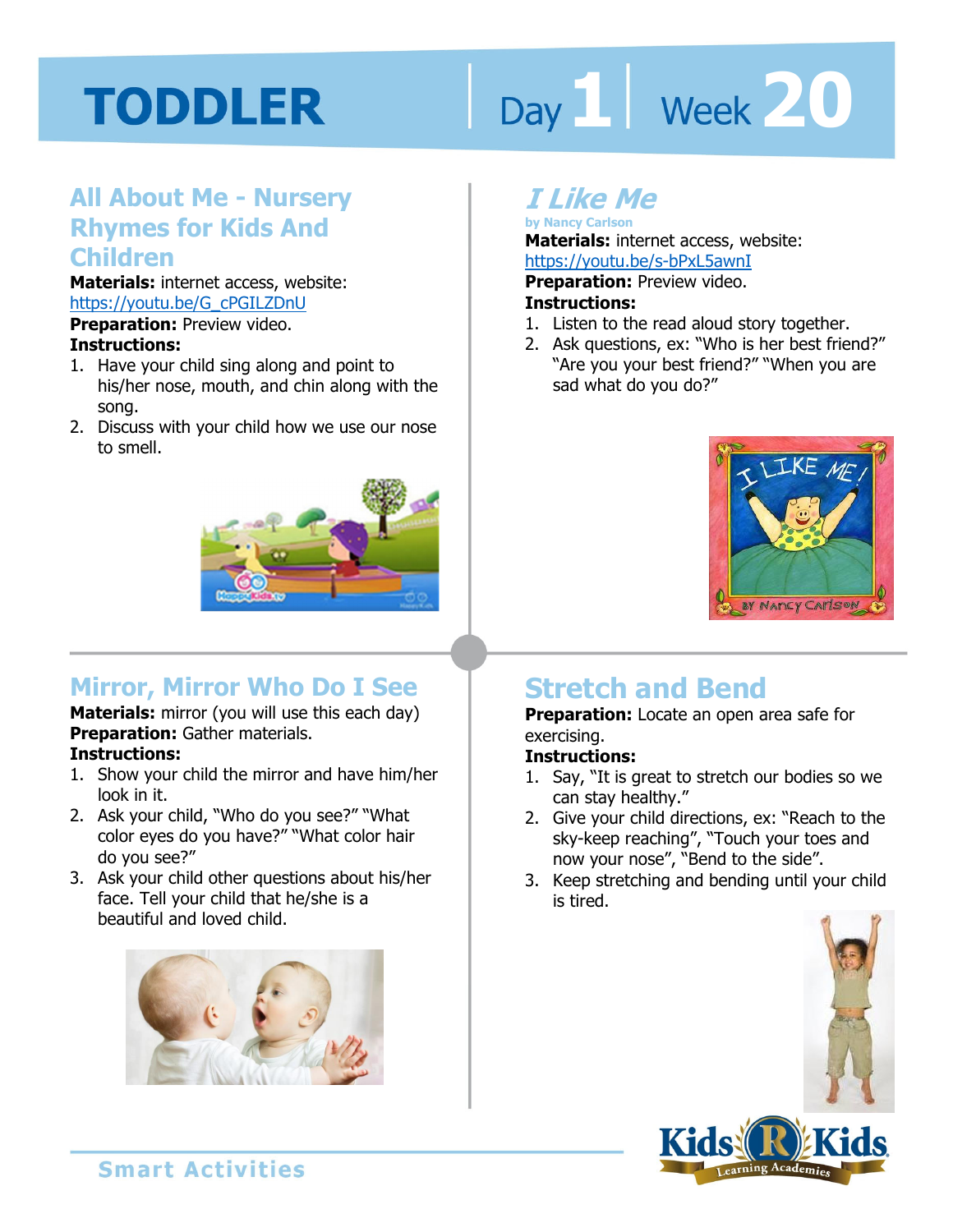# Day 2 **Week 20**

#### **Splash'N Boots | What I Like About Me**

**Materials:** internet access, website: https://youtu.be/vsRDsUOlhS8 **Preparation:** Preview video.

#### **Instructions:**

- 1. Have your child sing along and point to items in the song.
- 2. Dance with the music.



#### **Mirror, Mirror I See A Clean Face**

**Materials:** mirror (you will use this each day), wet wipe or wet wash cloth

**Preparation:** Gather materials.

#### **Instructions:**

- 1. Show your child the mirror and wet wipe. Demonstrate how to wash your face.
- 2. Ask your child, "Would you like to wash your face?"
- 3. Give your child the wet wipe and encourage him/her to use the mirror.
- 4. Praise your child for a great job.



#### **What I Like About Me!**

#### **by Miki Sakamoto**

**Materials:** internet access, website:

https://youtu.be/ioz6THRhjCo<br>**Preparation:** Preview video.<br>**Instructions:**<br>1 Listen to the read aloud star wou're. **Preparation:** Preview video.

#### **Instructions:**

- 1. Listen to the read aloud story you're your child.
- 2. Ask questions, ex: "What do you like about yourself?" "How are we different?"



#### **Up and Down**

**Preparation:** Locate an open area safe for exercising.

#### **Instructions:**

- 1. Say, "It is great to stretch our bodies so we can stay healthy."
- 2. Give your child directions, ex: "Reach Up, and now reach down touching your toes."
- 3. Then, have him/her jump up and down following your directions.



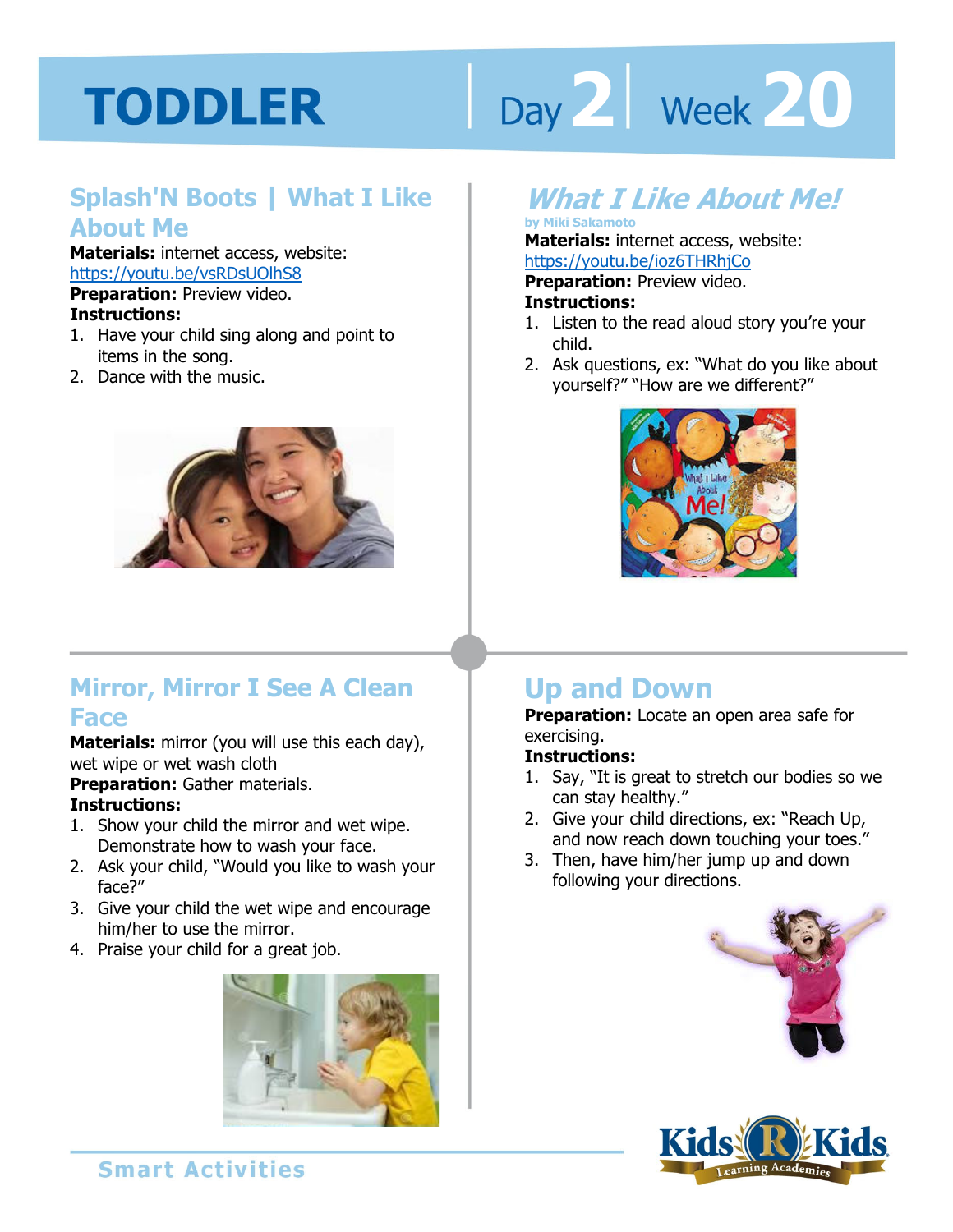# Day 3 | Week 20

#### **Wash Your Hands with Baby Shark**

**Materials:** soap, sink or container, tissue, towel, internet access, website: https://youtu.be/L89nN03pBzI

**Preparation:** Preview video.

#### **Instructions:**

- 1. Have your child sing along and wash his/her hands with the instructions.
- 2. Then, work on using a tissue. Discuss the importance of hygiene with your child.



#### **Silly Me in the Mirror**

**Materials:** mirror, silly hats, bows, objects (colander with pipe cleaners or ribbons) **Preparation:** Gather materials. **Instructions:** 

- 1. Encourage your child to join you.
- 2. Show him/her the mirror and the different hats, bows, ribbons, and items.



#### **I Like Myself**

**by Karen Beaumont Materials:** internet access, website: https://youtu.be/wTIyUKznXzk

**Preparation:** Preview video. **Instructions:** 

- 1. Encourage your child to join you.
- 2. Listen to the story together.
- 3. Ask questions, ex: "What do you like about yourself?" "How can you be silly like the book?"



#### **Balance Using My Head**

**Materials:** bean bag or stuffed toy **Preparation:** Locate an open area safe for exercising.

#### **Instructions:**

- 1. Say, "Let's see if we can walk with the bean bag on our head without it falling off."
- 2. Encourage your child to walk a few feet and then add stretching out his/her arms.
- 3. Continue the walking and balancing activity by trying to balance the bean bag on his/her shoulder, arm, hand, etc.



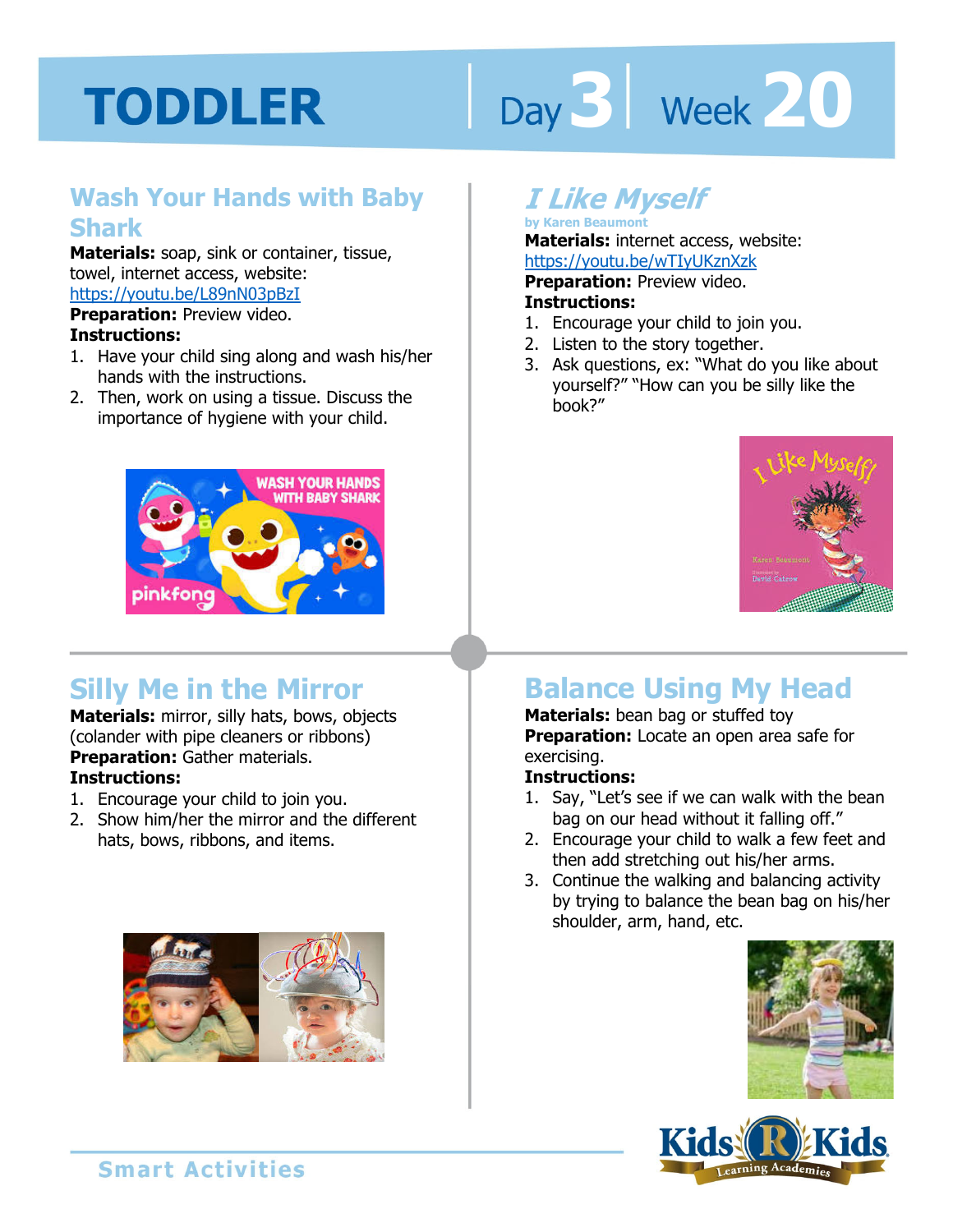# Day 4 **Week 20**

#### **Body Parts- This is Me!**

#### **Materials:** internet access, website: https://youtu.be/QkHQ0CYwjaI **Preparation:** Preview video. **Instructions:**

- 1. Encourage your child to join you.
- 2. Have your child sing along, count, dance, and identify his/her body parts.



#### **Feelings in the Mirror**

#### **Materials:** mirror **Preparation:** Gather materials. **Instructions:**

- 1. Show your child the mirror and talk about feelings and how we express them using our face.
- 2. Name a feeling like sad, demonstrate it to in the mirror, and encourage your child to imitate you.
- 3. Continue with various feelings and practicing in the mirror.



#### **ABC I Like Me**

#### **by Nancy Carson Materials:** internet access, website:

**1 4**  https://youtu.be/l7tjTMgYFLc

#### **Preparation:** Preview video.

#### **Instructions:**

- 1. Listen to the read aloud story with your child.
- 2. Ask questions, ex: "What do you see in the picture?"
- 3. Do this for each letter and say the letters and sounds together.



#### **Ball Roll**

#### **Materials:** open area, ball **Preparation:** Locate an open area safe for rolling a ball.

#### **Instructions:**

- 1. Say, "Let's have fun and roll the ball to each other."
- 2. Encourage your child to sit down across from you and both of you sit with legs spread apart and feet touching.
- 3. Roll the ball to your child.
- 4. Encourage him/her to roll the ball to you and continue working on rolling and catching.